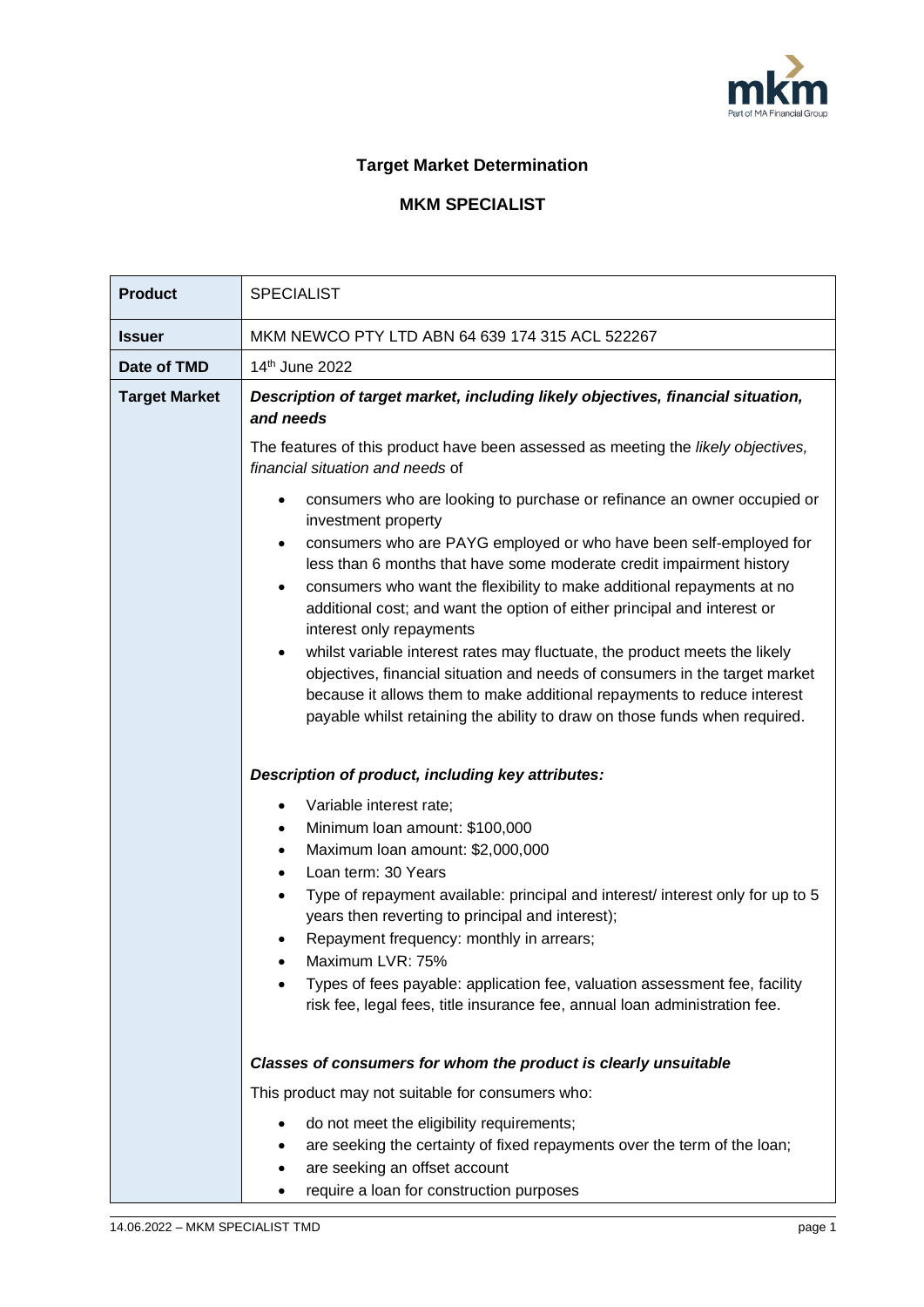

| <b>Distribution</b><br><b>Conditions</b>                                             | <b>Distribution conditions</b>                                                                                                                                                                                                                                                                                                                                                                                                                                                                                                                     |                                                                                                                            |                                                                                      |  |  |  |
|--------------------------------------------------------------------------------------|----------------------------------------------------------------------------------------------------------------------------------------------------------------------------------------------------------------------------------------------------------------------------------------------------------------------------------------------------------------------------------------------------------------------------------------------------------------------------------------------------------------------------------------------------|----------------------------------------------------------------------------------------------------------------------------|--------------------------------------------------------------------------------------|--|--|--|
|                                                                                      | The following distribution channel and conditions have been assessed as being<br>appropriate to direct the distribution of the product to the target market:                                                                                                                                                                                                                                                                                                                                                                                       |                                                                                                                            |                                                                                      |  |  |  |
|                                                                                      | Third party distributors - Mortgage Brokers subject to Best Interests Duty<br>(BID) and related obligations                                                                                                                                                                                                                                                                                                                                                                                                                                        |                                                                                                                            |                                                                                      |  |  |  |
|                                                                                      | The distribution channels and conditions are appropriate because:                                                                                                                                                                                                                                                                                                                                                                                                                                                                                  |                                                                                                                            |                                                                                      |  |  |  |
|                                                                                      | our distributors have been adequately trained to understand their DDO<br>$\bullet$<br>obligations;<br>all applications submitted by mortgage brokers must comply with our<br>$\bullet$<br>policies and procedures, including meeting the eligibility requirements for<br>the loan;<br>mortgage brokers must be appropriately authorised; and<br>$\bullet$<br>mortgage brokers are subject to a higher duty under BID to ensure that the<br>$\bullet$<br>product is in the best interests of the particular consumer.                               |                                                                                                                            |                                                                                      |  |  |  |
|                                                                                      |                                                                                                                                                                                                                                                                                                                                                                                                                                                                                                                                                    |                                                                                                                            |                                                                                      |  |  |  |
| <b>Review</b><br><b>Triggers</b>                                                     | The review triggers that would reasonably suggest that the TMD is no longer<br>appropriate include:                                                                                                                                                                                                                                                                                                                                                                                                                                                |                                                                                                                            |                                                                                      |  |  |  |
|                                                                                      | A significant dealing of the product to consumers outside the target market<br>٠<br>occurs;<br>A significant number of complaints are received from customers in relation<br>to their purchase or use of the product;<br>There is a material change to the product or the terms and conditions of the<br>$\bullet$<br>product occurs which would cause the TMD to no longer be appropriate;<br>There are material changes to regulatory environment;<br>٠<br>There are high rates of default; and<br>$\bullet$<br>There are high rates of hardship |                                                                                                                            |                                                                                      |  |  |  |
| <b>Review Periods</b>                                                                | <b>Review date:</b> $14th$ June 2022                                                                                                                                                                                                                                                                                                                                                                                                                                                                                                               |                                                                                                                            |                                                                                      |  |  |  |
|                                                                                      | Periodic reviews: Every twelve months                                                                                                                                                                                                                                                                                                                                                                                                                                                                                                              |                                                                                                                            |                                                                                      |  |  |  |
| <b>Distribution</b><br><b>Information</b><br><b>Reporting</b><br><b>Requirements</b> | The following information must be provided to MKM NEWCO PTY LTD ABN 64 639<br>174 315 ACL 522267 by distributors who engage in retail product distribution<br>conduct in relation to this product:                                                                                                                                                                                                                                                                                                                                                 |                                                                                                                            |                                                                                      |  |  |  |
|                                                                                      | <b>Type of information</b>                                                                                                                                                                                                                                                                                                                                                                                                                                                                                                                         | <b>Description</b>                                                                                                         | <b>Reporting period</b>                                                              |  |  |  |
|                                                                                      | <b>Specific Complaints</b>                                                                                                                                                                                                                                                                                                                                                                                                                                                                                                                         | Details of the<br>complaint, including<br>name and contact<br>details of complainant<br>and substance of the<br>complaint. | As soon as practicable<br>and within 10 business<br>days of receipt of<br>complaint. |  |  |  |